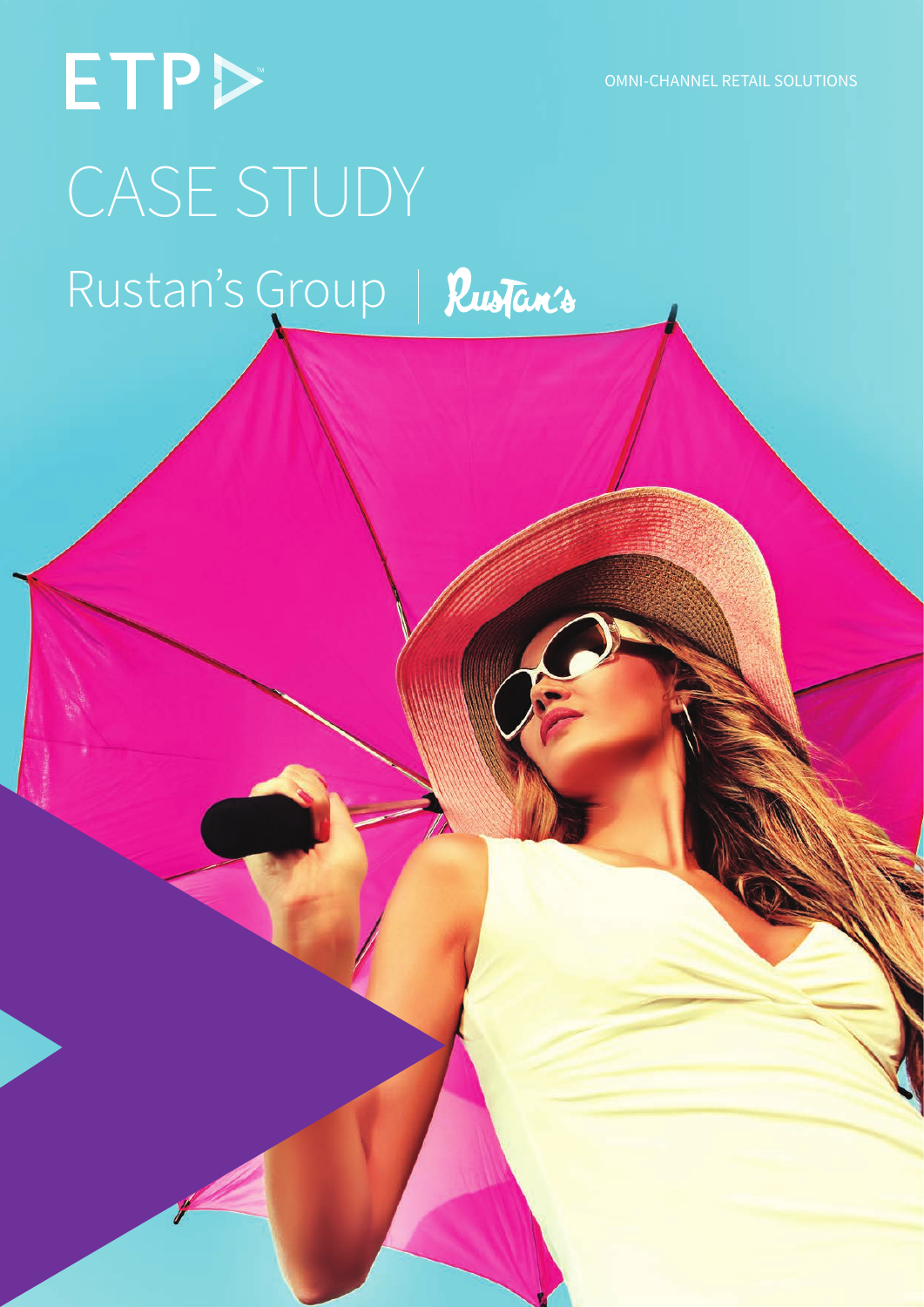

In the Philippines, the name 'Rustan's' is often synonymous with quality retailing. Rustan's Group, primarily through its department stores, and additionally through its formidable network of companies, has helped define the science of retailing in the Philippines and the Southeast Asian region. Founded in 1998, Rustan's Group is the third largest retailer in the Philippines and has the employee strength of over 3,000.

Brands under Rustan's Group using ETP retail solutions:



| <b>Customer Facts</b>                                                                                                                                                         | <b>Key Store Statistics</b>                                         |
|-------------------------------------------------------------------------------------------------------------------------------------------------------------------------------|---------------------------------------------------------------------|
| Number of stores: 6 stores<br><b>Business segments: Lifestyle and Luxury</b><br><b>Retail formats: Department store</b><br>Locations: Following locations in The Philippines: | Store size (average): 75,000 sqm<br>SKU's (average): Over 1 million |
| • Makati • Alabang Town Center<br>• Shangri-la Plaza • Gateway Mall<br>• Cebu • Newport                                                                                       |                                                                     |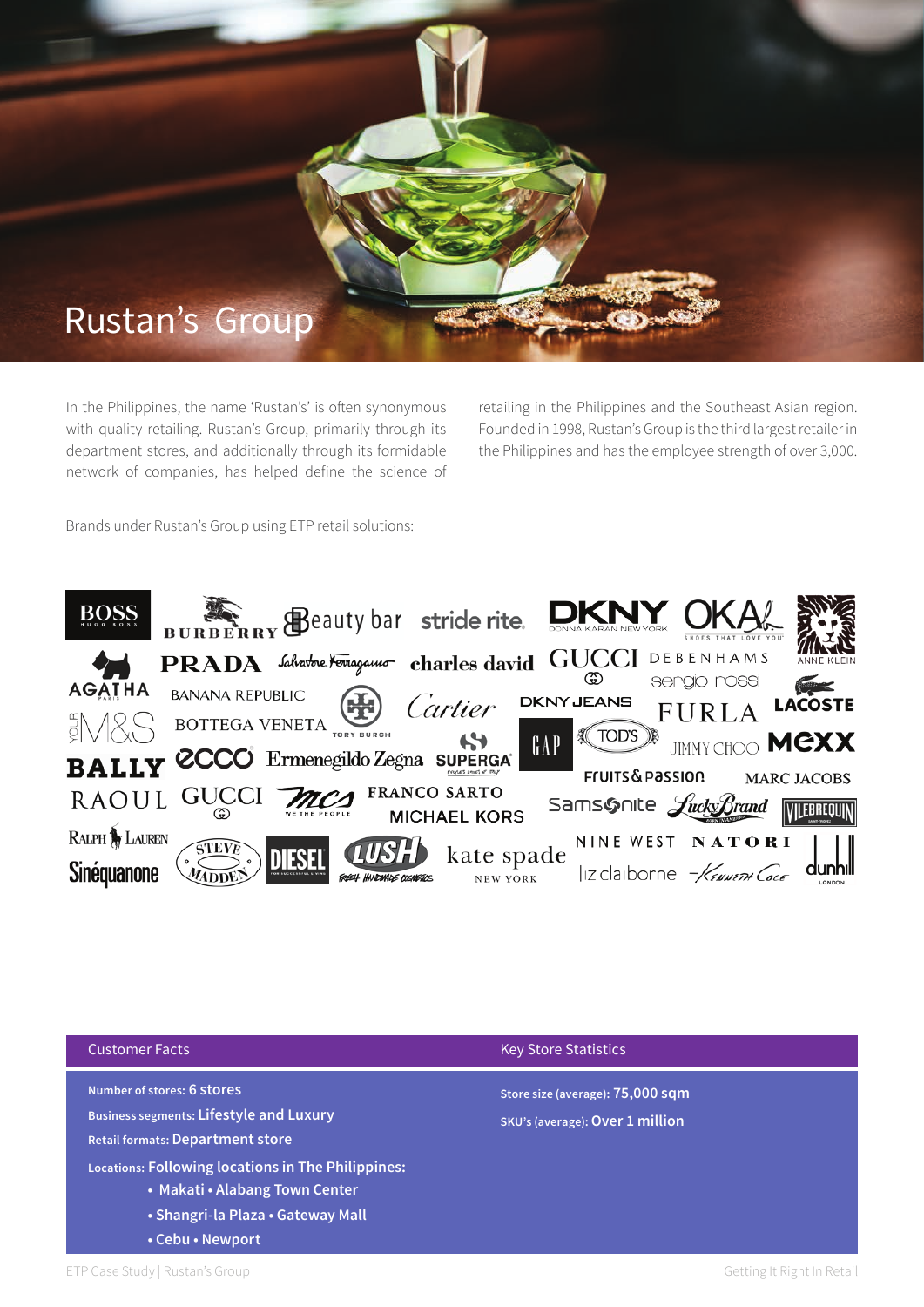

ETP V5 Omni-channel Retail Solutions implemented at Rustan's Group include ETP Store, ETP Enterprise Application Server (EAS), ETP Accelerator, ETP Analytics, ETP Reporter and ETP Integrator.



#### Business Needs:

- To integrate existing retail, loyalty program and ERP systems with ETP CRM which further optimizes business operations
- Ease of access to the customer information
- Provides a customer centric platform for creating optimal customer relationships



#### Project Objective:

- Gain competitor advantage by offering every Rustan's Group customer a personalized shopping experience through an integrated CRM solution
- Centralized CRM program where customer information is easily accessed across stores and Head office



### Business Benefits:

- A seamless solution that could integrate with the existing third-party POS and ERP solution
- Acquisition of general customer in CRM with basic information
- Access to customer buying history which helps the marketing and merchandise departments to analyze customer needs and buying patterns
- CRM and promotion applications that meet all operational and business criteria to expand the retail division
- Improved service levels with quick checkout and targeted promotions based on customer profiles
- Comprehensive KPI reporting for CRM, loyalty programs, merchandise, sales, products and store-staff

A **seamless solution** that **POS** and **ERP solution** could integrate with the existing third-party